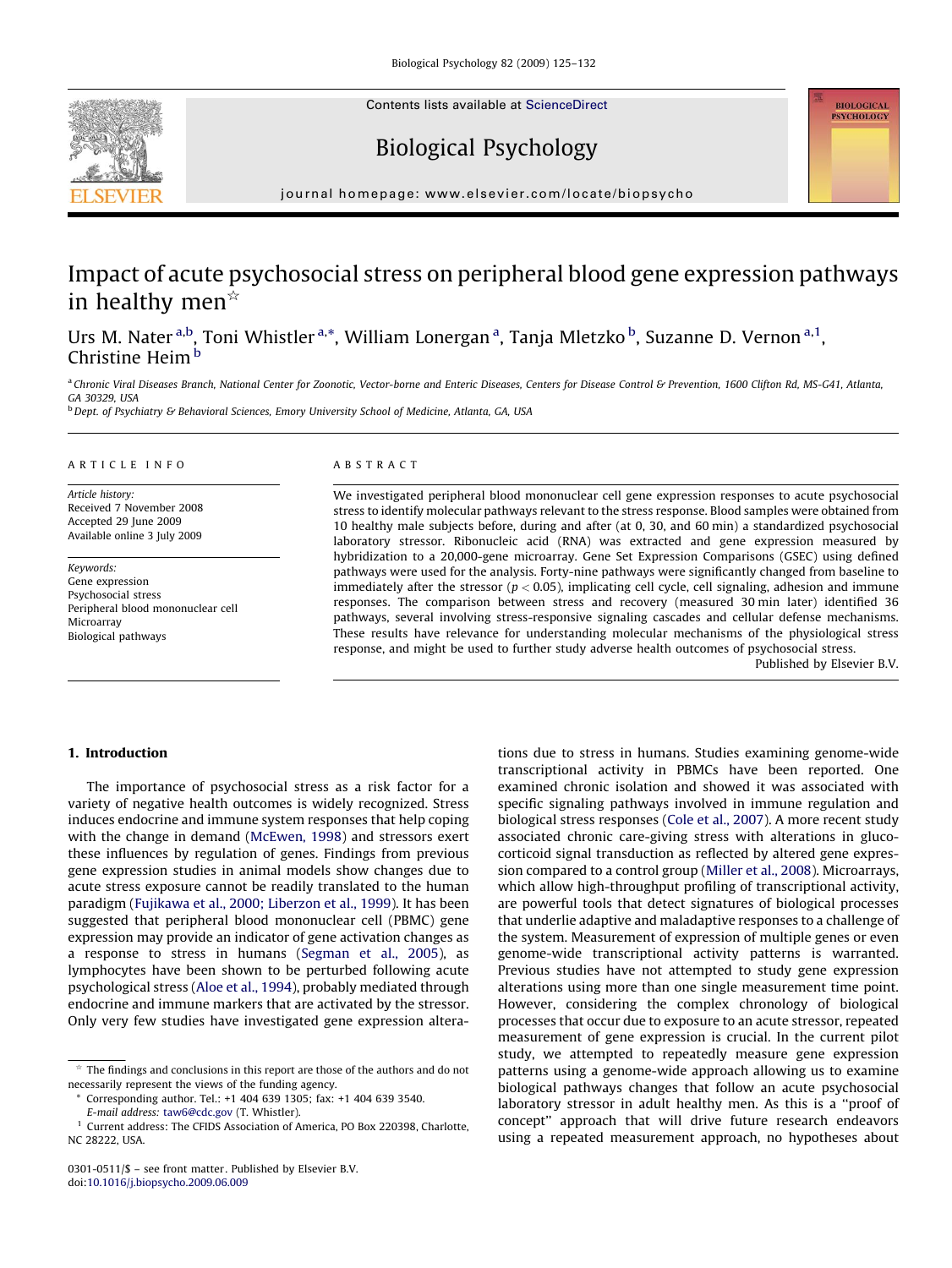alterations in specific pathways were formulated. Therefore, the following analyses should be regarded as explorative in nature and will hopefully inform future decisions on formulating specific hypotheses. However, we expected to find changes in processes that are relevant for the biological response to stress. In particular, psychological stress is known to activate the hypothalamic– pituitary–adrenal (HPA) axis [\(Charmandari et al., 2005](#page--1-0)). The HPA axis plays a fundamental role in regulating other homeostatic systems, including the sympathetic nervous system and the immune system. Cortisol exerts inhibitory effects on the secretion of pro-inflammatory cytokines, including interleukin (IL)-6, and helps return these cytokines to baseline levels after stress. Increased sympathetic responses may mediate increased immune responses especially during stress. Thus, we expected changes in gene expression profiles that were closely related to changes in these biological stress systems.

## 2. Methods

## 2.1. Participants and conditions

This study was approved by the Institutional Review Boards of Emory University School of Medicine and the Centers for Disease Control and Prevention (CDC). All subjects were recruited via newspaper advertisement. Only male participants were included in the study. Exclusionary criteria were significant medical illness, past or current presence of psychotic symptoms or bipolar disorder, current presence of psychoactive substance abuse/dependency or eating disorders, as well as hormonal and psychotropic medication in the 4 weeks prior to study entry. Written informed consent was obtained prior to study entry and subjects were admitted as inpatients to the Emory University General Clinical Research Center. This study was conducted as part of a larger study.

#### 2.2. Psychosocial stress procedure

A standardized and validated psychosocial stress test, the Trier Social Stress Test (TSST) [\(Kirschbaum et al., 1993](#page--1-0)), was performed between 15:00 h and 16:00 h. The test consists of a 10-min anticipation and preparation phase and a subsequent 10 min public speaking and mental arithmetic task in front of three individuals.

## 2.3. Assessments during the stress procedure

## 2.3.1. Psychometric measures

We measured positive and negative affect before and after TSST using the Positive and Negative Affect Scale (PANAS) [\(Crawford and Henry, 2004](#page--1-0)), which comprises 20 items describing emotions experienced at the present moment.

#### 2.3.2. Biological measures

At 12:00 h, an intravenous (IV) catheter was inserted and subjects were not allowed to intake anything per oral except for water until 17:00 h. Blood was sampled in ethylenediaminetetraacetic acid (EDTA) tubes through the IV before (-15 and 0 min), during (15 min) and after the stress exposure (30, 45, 60, 75, and 90 min) for assessment of plasma adrenocorticotropin (ACTH), cortisol, norepinephrine/epinephrine, and interleukin (IL)-6 concentrations. ACTH and cortisol concentrations were measured using commercial radioimmunoassays (ACTH: Nichols Institute, San Juan Capistrano, CA; cortisol: DiaSorin Corporation, Stillwater, MN). Inter- and intra-assay coefficients of variation were less than 6% for ACTH and less than 4% for cortisol. Catecholamines were measured by reverse-phase, ion pair high performance liquid chromatography. For norepinephrine, mean intra-assay coefficient of variation was 7.1% (>800 pg/ml) and mean inter-assay coefficient of variation was 10.3% (300–550 pg/ml). For epinephrine, mean intra-assay coefficient of variation was 9.6% (>80 pg/ml) and mean inter-assay coefficient of variation was 16.3% (60–140 pg/ml). Plasma IL-6 concentrations were measured by enzymelinked immunosorbent assay (R&D Systems, Minneapolis, MN).

#### 2.3.3. Gene expression profiling

Whole blood was drawn (at 0, 30, and 60 min) into an 8 ml BD Vacutainer Cell Preparation Tube with sodium citrate (Becton Dickinson, NJ), and immediately processed according to manufacturer's instructions. Total ribonucleic acid (RNA) was isolated using TRIzol<sup>TM</sup> reagent (Invitrogen, CA) and RNA quality and quantity was assessed using the Agilent 2100 Bioanalyzer, all RNA used had RIN >8.5. Contaminating deoxyribonucleic acid (DNA) was removed by incubation with 1 U DNaseI (GeneHunter Corp., TN) at 37  $\degree$ C for 15 min. RNA was labeled and arrays processed as previously described [\(Ojaniemi et al., 2003; Whistler et al., 2003\)](#page--1-0). Hybridization was onto a 20K array (MWG Biotech, Germany, now Ocimum Biosolutions). A median background value was calculated around each of the features and subtracted from the mean feature signal to give the net signal for the respective gene. The data was quantile normalized and  $log<sub>2</sub>$  transformed. Features showing minimal variation across the set of arrays were excluded from the analysis, those whose expression differed by at least 1.5-fold from the median in at least 50% of the arrays were retained, giving 7247 genes for further analysis.

#### 2.4. Statistical analyses

## 2.4.1. Gene set expression comparison (GSEC) analysis

The GSEC tool ([Xu et al., 2008\)](#page--1-0) in BRB-ArrayTools (v3.7; [http://linus.nci.nih.gov/](http://linus.nci.nih.gov/BRB-ArrayTools.html) [BRB-ArrayTools.html\)](http://linus.nci.nih.gov/BRB-ArrayTools.html) analyzes pre-defined gene sets for differential expression among pre-defined classes [\(Pavlidis et al., 2004](#page--1-0)). Gene sets for this analysis were derived from 593 BioCarta (http://www.biocarta.com), or 181 Kyoto Encyclopedia of Genes and Genomes (KEGG) pathways (http://www.genome.jp/kegg/ pathway.html) and 65 experimentally verified transcription factor targets. We identified pathways whose expression was differentially regulated among the classes. By analyzing gene sets, rather than individual genes, we were able to reduce the number of tests conducted, and allow findings among biologically related genes to reinforce each other. This analysis is different than annotating a gene list using gene ontology (GO) categories. For each gene set we computed the number of genes represented on the microarray in that group, and calculated the statistical significance for each gene by a univariate analysis using a paired t-test with a random variance model ([Wright and Kirby, 2003\)](#page--1-0). Then, for each gene set two pvalue summary statistics (the Fisher (LS) and the Kolmogorov–Smirnov (KS) statistics [\(Simon and Lam, 2004\)](#page--1-0) and the Efron–Tishirani's maxmean test statistic [\(Efron and Tishirani, 2007](#page--1-0)) were calculated. The significance level associated with the gene set is the proportion of the random samples giving as large a value of the summary statistic as in the actual genes of the specified gene set. We considered a gene set to be significantly differentially regulated if one of the tests was <0.05.

#### 2.4.2. Transcription factor analysis

In an attempt to determine the over-representation of transcription factor binding sites (TFBS) within the set of co-expressed genes from the GSEC pathway analysis, as compared with a background set of genes, the Opossum system was used for enrichment analysis [\(Ho Sui et al., 2005; Huang et al., 2005](#page--1-0)). The analysis parameters looked at promoters 2000 nucleotides upstream of each gene's transcription start site, using a conservation level of top 10 percentile of non-coding conserved regions with an absolute minimum percent identity of 70%. Two measures of statistical over-representation were measured, a Z-score and a onetailed Fisher exact probability.

## 2.4.3. Peripheral markers analysis

The Friedman test was used to compare observations repeated on the same subjects.

## 2.5. Microarray validation

## 2.5.1. Quantitative real-time polymerase chain reaction (qPCR)

Validation of the microarray gene expression findings was performed using qPCR on four genes that showed different expression patterns between the three time points for all donors. The candidate genes for validation are given in [Table 1.](#page--1-0)

Endogenous control genes were selected on the basis of the microarray gene expression data from all time points. Ten genes were selected that showed low coefficients of variation, and genes with different functions were chosen to avoid genes belonging to the same biological pathways that might be co-regulated. GeNorm was used to select the most stable pair-wise combination of reference genes: phosphoglycerate kinase 1 (PGK1) and glyceraldehyde-3-phosphate dehydrogenase (GAPDH) ([Table 1](#page--1-0)). The slope of a five-step fivefold dilution standard curve (100  $\mu$ g-10 pg) for each primer set was used to determine their PCR amplification efficiency  $(10^{-1/\text{slope}})$ . The template cDNA was pooled total RNA extracted from PBMC of several donors.

One microgram of DNAse digested RNA was reverse transcribed into cDNA using random hexamers and the Transcriptor Reverse Transcriptase kit (Roche Applied Sciences, Indianapolis, IN) according to the manufacturer's instructions. Quantitative real-time PCR was performed using the LightCycler<sup>®</sup> 480 system and the Probes Master Mix kit (Roche) in 96 well plates according to the manufacturer's instructions. The primers and probes used are outlined in [Table 1](#page--1-0). All samples including the external standards and non-template control were run in duplicate. The cycling conditions consisted of one cycle at 95  $\degree$ C for 5 min followed by 45 cycles of 95 °C  $\times$  15 s, 60 °C  $\times$  15 s and 72 °C  $\times$  45 s. The Lightcycler 480 software was used to extract crossing points. The data was normalized to GAPDH and PGK1 using the geometric means of the reference genes.

## 3. Results

Demographic characteristics of the participants are summarized in [Table 2.](#page--1-0) Positive affect did not change before and after stress. However, negative affect increased significantly from preto post-stress.